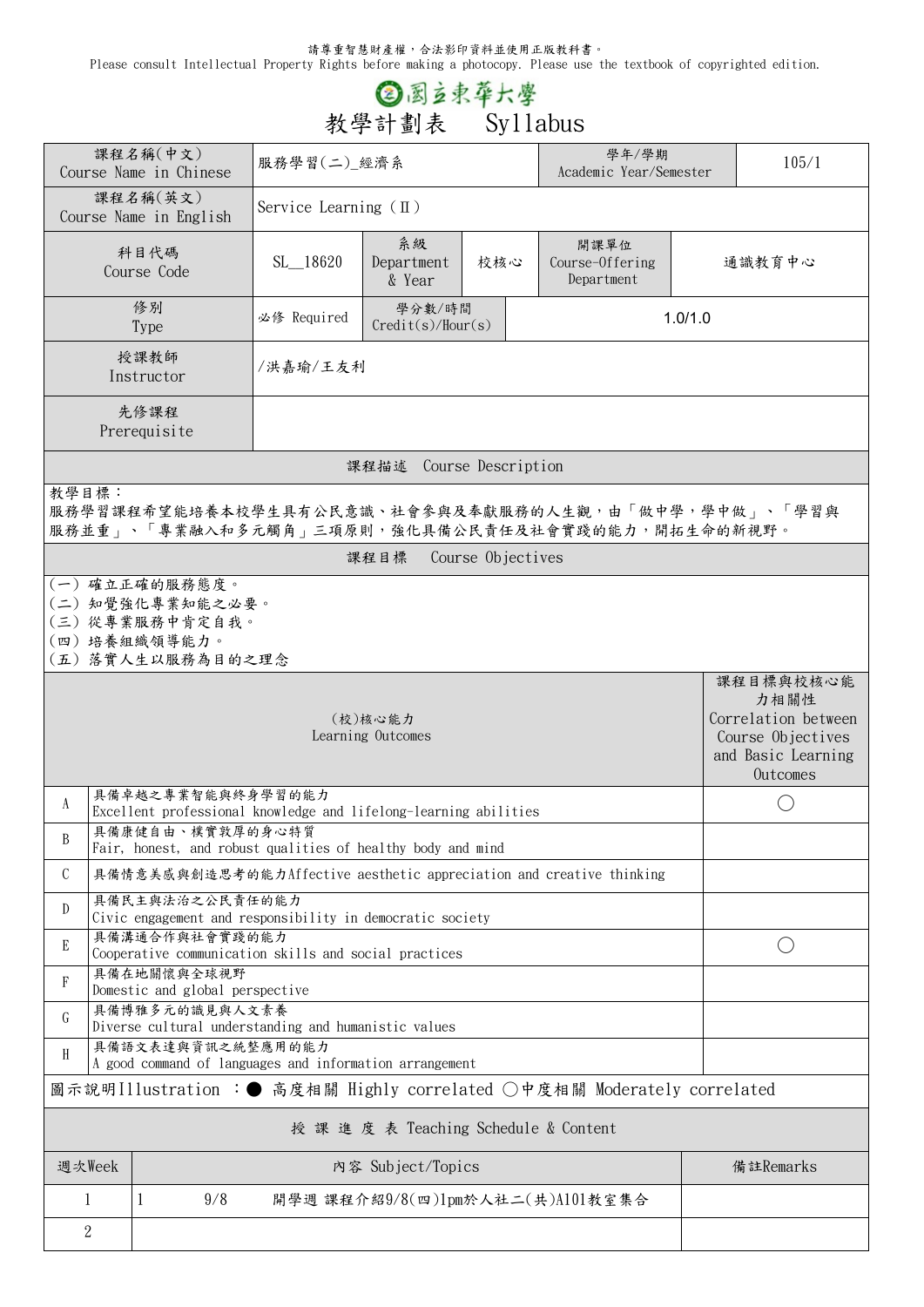| 3                                       |                                                                                                                                                          |                                     |          |                      |          |                    |          |                 |          |      |
|-----------------------------------------|----------------------------------------------------------------------------------------------------------------------------------------------------------|-------------------------------------|----------|----------------------|----------|--------------------|----------|-----------------|----------|------|
| 4                                       |                                                                                                                                                          |                                     |          |                      |          |                    |          |                 |          |      |
| $\overline{5}$                          | $10/5$ (三) $5$ pm前,上傳"服務構想報告"ppt至e學苑。<br>$10/6$ (四) $1$ pm第一次口頭報告: "服務構想報告"。<br>分兩班進行 (分班與地點再通知)<br>內容:確定服務計畫,繳交「服務學習機會提供機構資訊表」與簡報ppt。                   |                                     |          |                      |          |                    |          |                 |          |      |
| $6\phantom{.}$                          |                                                                                                                                                          |                                     |          |                      |          |                    |          |                 |          |      |
| $\overline{7}$                          |                                                                                                                                                          |                                     |          |                      |          |                    |          |                 |          |      |
| 8                                       |                                                                                                                                                          |                                     |          |                      |          |                    |          |                 |          |      |
| 9                                       | 期中考試週 Midterm Exam                                                                                                                                       |                                     |          |                      |          |                    |          |                 |          |      |
| 10                                      |                                                                                                                                                          |                                     |          |                      |          |                    |          |                 |          |      |
| 11                                      |                                                                                                                                                          |                                     |          |                      |          |                    |          |                 |          |      |
| 12                                      |                                                                                                                                                          |                                     |          |                      |          |                    |          |                 |          |      |
| 13                                      |                                                                                                                                                          |                                     |          |                      |          |                    |          |                 |          |      |
| 14                                      |                                                                                                                                                          |                                     |          |                      |          |                    |          |                 |          |      |
| 15                                      |                                                                                                                                                          |                                     |          |                      |          |                    |          |                 |          |      |
| 16                                      | $12/21(\equiv)5$ pm前,上傳"服務構想報告"ppt至e學苑。<br>12/22(四)1pm第二次口頭報告: "期末心得報告"。<br>分兩班進行 (分班與地點同上次)<br>內容:報告這學期服務的整體狀況與心得。                                      |                                     |          |                      |          |                    |          |                 |          |      |
| 17                                      | 繳交「學期心得書面報告」與「服務學習時數認證表」<br>$(1)$ 「學期心得書面報告」須於12/29(四)5pm前,上傳e學苑。逾時視同未繳<br>交。<br>「學期心得書面報告」格式需參照課綱規定。<br>(2)「服務學習時數認證表」亦須於12/29(四)5pm前,交給助教,逾時視同未<br>繳交。 |                                     |          |                      |          |                    |          |                 |          |      |
| 18                                      | 期末考試週 Final Exam                                                                                                                                         |                                     |          |                      |          |                    |          |                 |          |      |
| Teaching Strategies<br>教<br>學<br>策<br>略 |                                                                                                                                                          |                                     |          |                      |          |                    |          |                 |          |      |
|                                         | 課堂講授 Lecture                                                                                                                                             |                                     |          | 分組討論Group Discussion |          |                    |          | 參觀實習 Field Trip |          |      |
|                                         | 其他Miscellaneous: 服務學習                                                                                                                                    |                                     |          |                      |          |                    |          |                 |          |      |
|                                         |                                                                                                                                                          | 學期成績計算及多元評量方式 Grading & Assessments |          |                      |          |                    |          |                 |          |      |
|                                         | 配分項目                                                                                                                                                     | 配分比例                                |          |                      |          | 多元評量方式 Assessments |          |                 |          |      |
|                                         | Items                                                                                                                                                    | Percentage                          | 測驗<br>會考 | 實作<br>觀察             | 口頭<br>發表 | 專題<br>研究           | 創作<br>展演 | 卷宗<br>評量        | 證照<br>檢定 | 其他   |
| 平時成績 General<br>Performance             |                                                                                                                                                          | 80%                                 |          | $\checkmark$         |          |                    |          |                 |          | 16小時 |
|                                         | 期中考成績 Midterm Exam                                                                                                                                       |                                     |          |                      |          |                    |          |                 |          |      |
| 期末考成績 Final Exam                        |                                                                                                                                                          |                                     |          |                      |          |                    |          |                 |          |      |
| 作業成績 Homework and/or<br>Assignments     |                                                                                                                                                          |                                     |          |                      |          |                    |          |                 |          |      |
| 其他 Miscellaneous<br>(兩次報告)              |                                                                                                                                                          | 20%                                 |          |                      |          |                    |          |                 |          | 4小時  |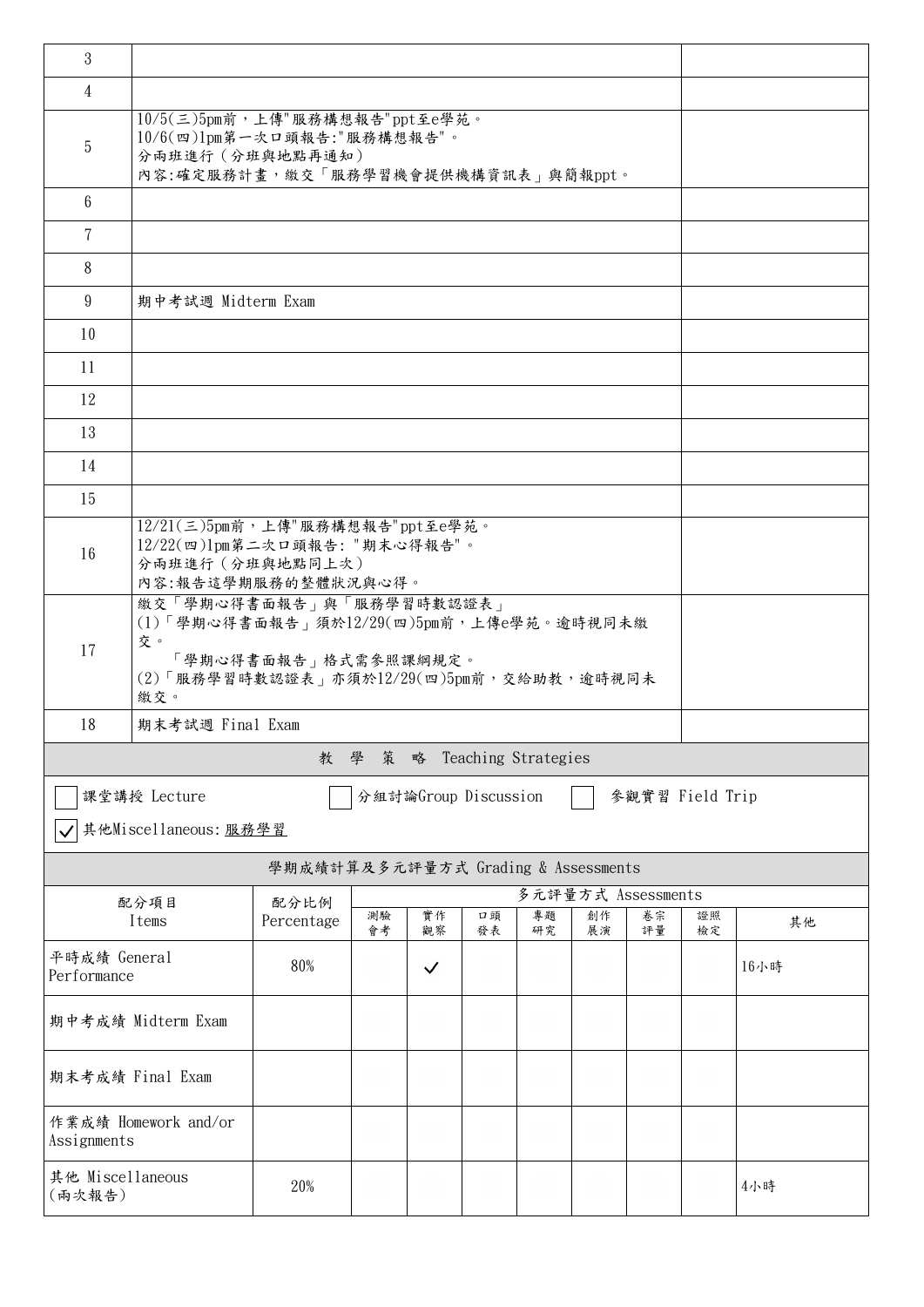| 評量方式補充說明                                                                                       |  |  |  |  |  |
|------------------------------------------------------------------------------------------------|--|--|--|--|--|
| Grading & Assessments Supplemental instructions                                                |  |  |  |  |  |
| 本門課評分方式為通過或不通過,評定標準由課堂參與、服務時數、期末心得報告共同決定。課堂參與和服務總時數<br>至少需滿20小時方可通過。                           |  |  |  |  |  |
| 口頭報告共計2次,1次可抵2小時,因事無法口頭報告需正式請假,以服務時數取代。                                                        |  |  |  |  |  |
| 服務學習機會與方式,同學決定後填寫「服務學習機會提供機構資訊表」,詳實提供該機關之資料給授課老師,並在                                            |  |  |  |  |  |
| 10/6(四)課堂上說明。未經校內單位、系辦或授課老師認可的活動,服務時數不予承認。                                                     |  |  |  |  |  |
| 評分方式:                                                                                          |  |  |  |  |  |
| 包括課堂參與(2堂課口頭報告),繳交服務學習機會提供機構資訊表、以及期末繳交一篇期末心得報告、與服務學                                            |  |  |  |  |  |
| 習時數認證表。<br>2次口頭報告                                                                              |  |  |  |  |  |
| (1)服務構想報告10/6(四)1pm:每組5-10分鐘ppt簡報,說明服務方式與點數規劃,並繳交「服務學習機會提供機構                                   |  |  |  |  |  |
| 資訊表」。                                                                                          |  |  |  |  |  |
| $10/5($ 三) $5$ pm前,上傳"服務構想報告"ppt至e學苑。<br>(2)期末報告:12/22(四)1pm報告,每組5-10分鐘ppt簡報(含參與照片),分享服務經驗與心得。 |  |  |  |  |  |
| $12/21(\equiv)5$ pm前,上傳"服務學習心得"ppt至e學苑。                                                        |  |  |  |  |  |
|                                                                                                |  |  |  |  |  |
| 學期書面心得報告<br>A4格式兩頁,字體12pt,單行間距,邊距皆為2cm。於12/29(四)5pm之前,上傳e學苑。                                   |  |  |  |  |  |
|                                                                                                |  |  |  |  |  |
| 服務學習時數認證表                                                                                      |  |  |  |  |  |
| 於12/29(四)5pm之前繳交紙本給助教。<br>注意:學期書面心得報告以及時數認證表,若遲交即不受理,亦無法認證點數。                                  |  |  |  |  |  |
| 教科書與參考書目(書名、作者、書局、代理商、說明)                                                                      |  |  |  |  |  |
| Textbook & Other References (Title, Author, Publisher, Agents, Remarks, etc.)                  |  |  |  |  |  |
|                                                                                                |  |  |  |  |  |
|                                                                                                |  |  |  |  |  |
| 課程教材網址 (教師個人網址請列在本校內之網址)                                                                       |  |  |  |  |  |

**Teaching Aids & Teacher's Website (Personal website can be listed here.)**